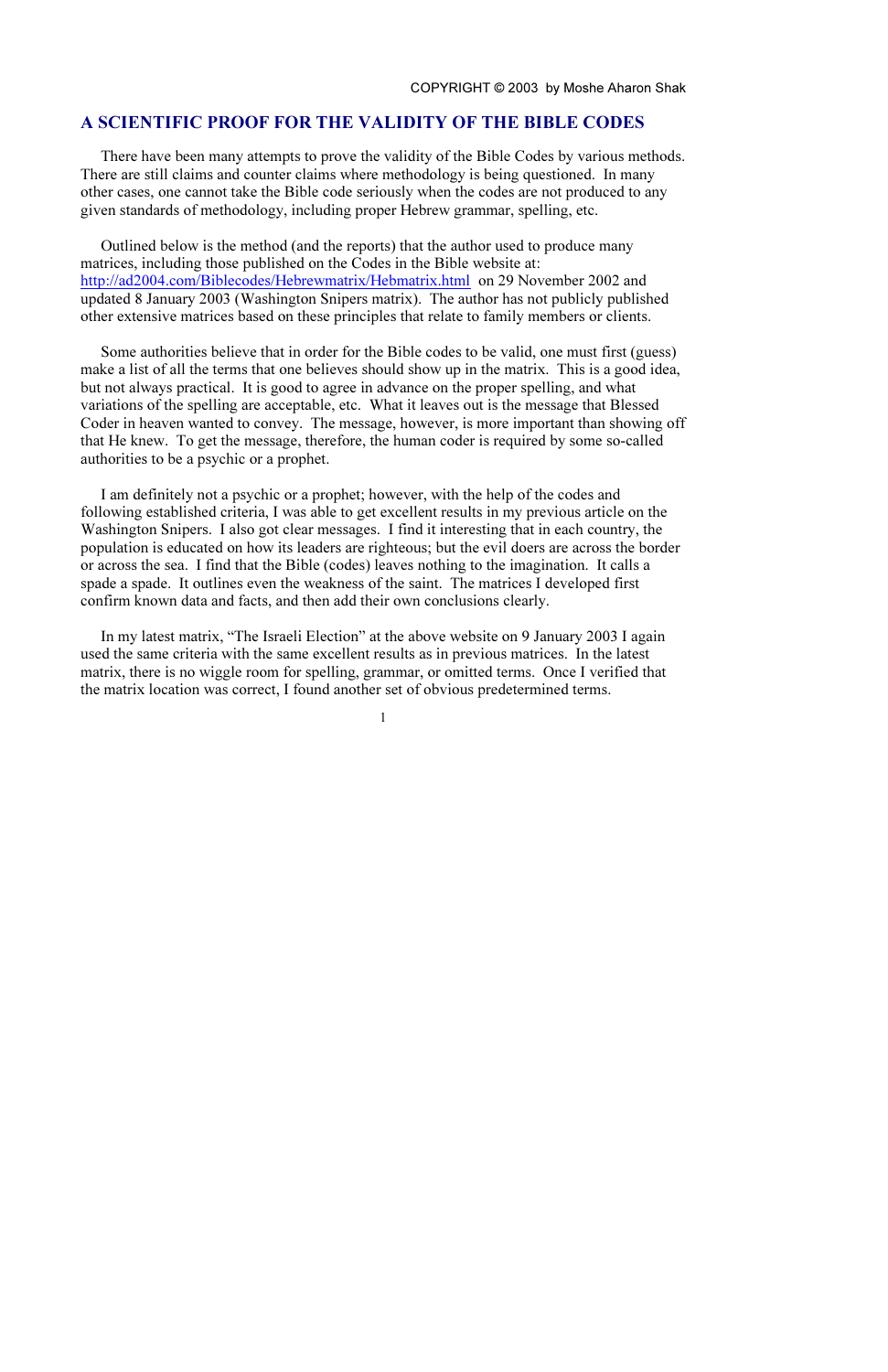What is very significant is that the terms were all-inclusive as a set. No major piece of the puzzle was missing, nor was there irrelevant information that does not belong there (i.e., the names of the winners are dominant, while the names of the losers do not show up). Another very significant feature is that the selected matrix for the pre-selected terms forms the most compact, statistically significant matrix in the entire Torah.

## Outlined below are the rules used by the author to find true Bible Codes:

SOURCE: Look in the Torah.

LOWEST SKIP: Start with the theme term at its lowest skip.

ODDS: Accept only terms at 20:1 odds  $(R-value = 1.3)$  or more.

WITNESSES: Have plenty of redundant terms (I call them witnesses).

THE STORY: Let the matrix tell a story.

GRAMMAR: Use proper grammar, spelling, sentence structure, etc.

SURFACE TEXT: Include plenty of terms at  $skip = 1$  (surface text) to confirm that the matrix is at the proper place.

SPECIAL FEATURES: Include some special features such as: terms sharing a letter, mirror image, very long R-values for a few terms, reading the same long term from left to right and right to left and getting two different messages, etc.

# What was done for each of the steps above (from Israeli Elections Matrix):

- 1- SOURCE: I found my results in Leviticus in the Torah.
- 2- LOWEST SKIP: I considered the list below as the vital key words. I was lucky. I could have used the names of all the parties instead of the left-the right-the center and others. On the other hand, I would have needed to consider at least fifteen political parties. Some of the names would be very short. Other names would not make it. I considered that five terms used are more practical.
	- ìùîî Root of government
	- òéáöî Root for votes / voter
	- éùìù Tuesday spelled with or without YUD as here 25 of Shevat
	- 1 Year 5.763
		- ימינ<sup>The right</sup>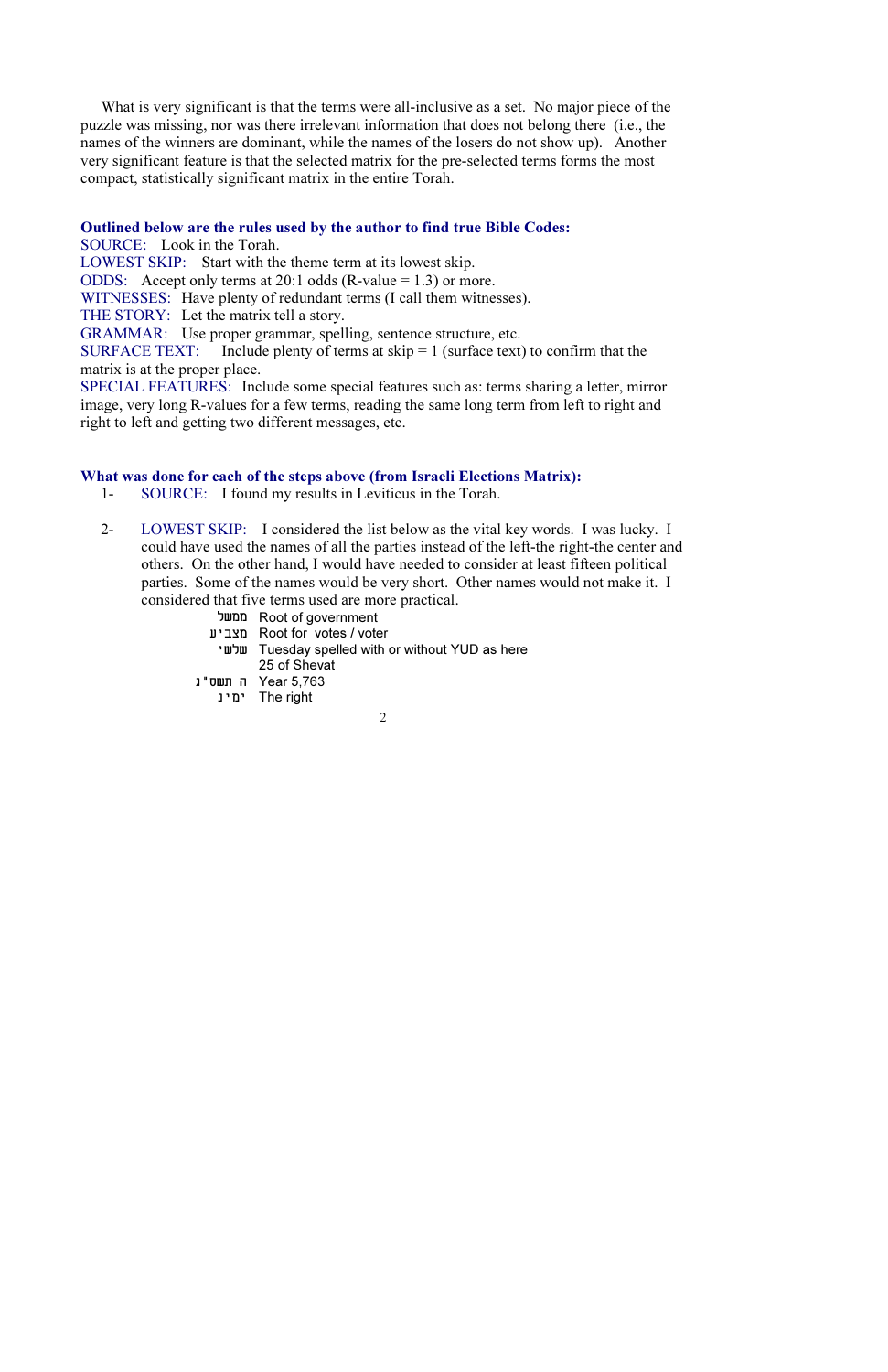ìàîù The left æëøî The center **Knd** Mars Mars úã The religion

From the list above, the year is the logical single most important term. I used â"ñùúä (Sept 2002 to Sept 2003) at its lowest skip for my selected matrix.

- 3- ODDS: I was lucky again. The terms that I was looking for were either statistically significant to begin with; were combined together such as RIGHT-RELIGION to become statistically significant; were at their lowest skip  $(=1)$ ; or were attached to a message to become statistically significant. However, there was more to it. The matrix represents the most compact arrangement for these pre-selected (not modified) terms. Those terms are also the most statistically significant in the five possible matrices that were found with  $\lambda$ "**UUI** having a skip between -999 and +999.
- 4- WITNESSES: There were plenty of redundant, statistically-significant terms such as the month and day, the RIGHT, CENTER, in a way the SMALL, and other signs for duplicity.
- 5- THE STORY: Here is the best part. What a story.
	- a. The RIGHT and LEFT will join to form a government. That was not an obvious thought prior to the elections. It was hoped that it would be a RIGHT-LEFT coalition; A RIGHT-CENTER, but not a narrow RIGHT-RELIGION.
	- b. The left will be sleepy, in fact it will "die",
	- c. The right is hawkish,
	- d. The center will move, (probably up),
	- e. The other parties will be demolished,
	- f. The left and right will be afflicted (by corruption charges),
	- g. The coalition government will have 65 seats, and
	- h. As more pre-selected terms relating to the leaders and icons of the leading parties were added to the matrix, more stories were told. One of many is that Mr. Shimon Peres is very prominent around this new government. We shall have to wait and see… Other stories will be told later.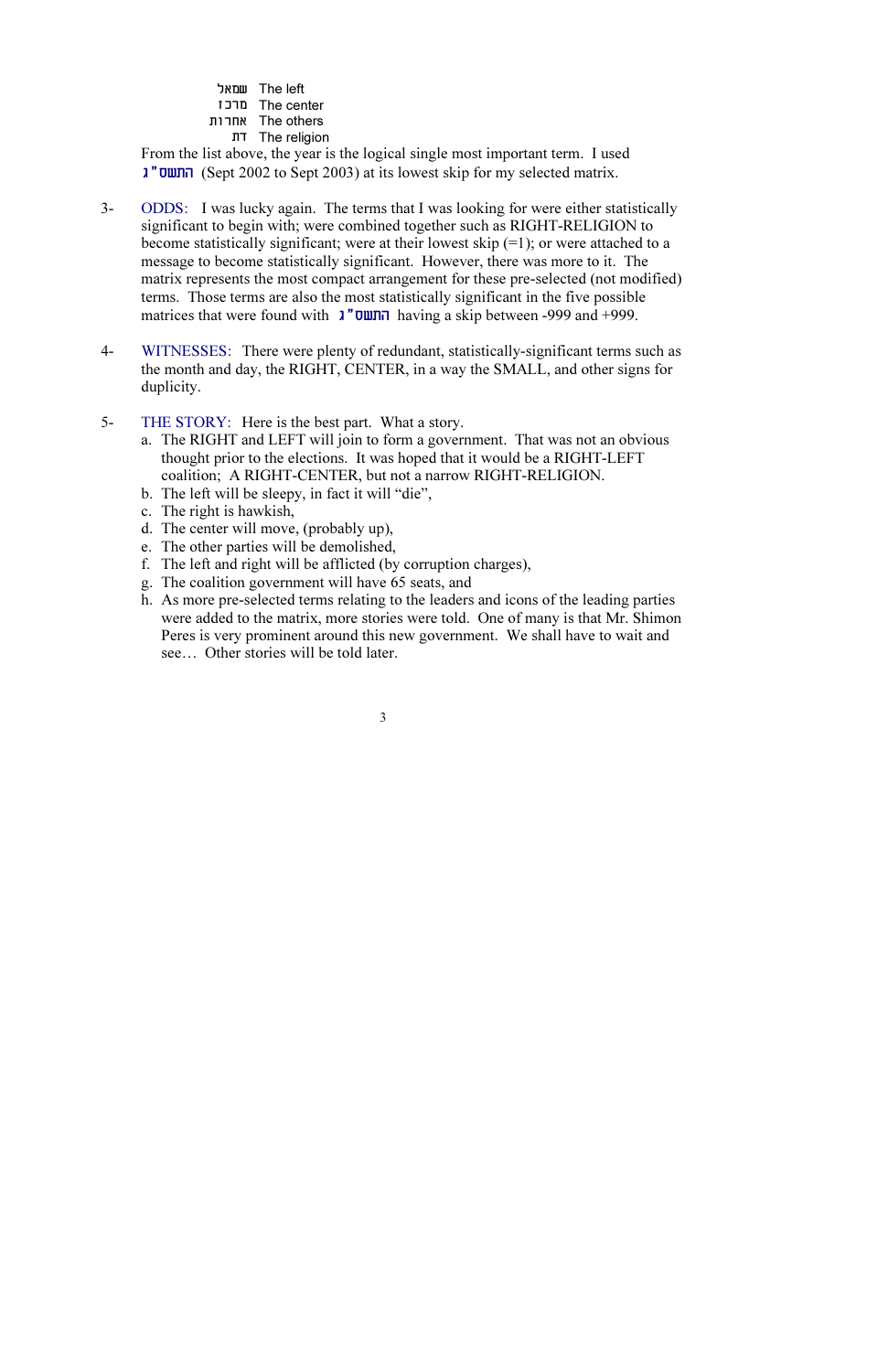- 6- GRAMMAR: It is very easy to spot that the ten pre-selected terms are simple, and correct in every way. They are given in every Hebrew newspaper. The extended terms are also grammatically correct.
- 7- SURFACE TEXT: Thirty percent of the first set of terms was surface text terms: the day of the week, to the RIGHT and RELIGION parties. In the second set of predetermined terms, there were also a significant number of surface terms.
- 8- SPECIAL FEATURES: Some of the special features that were found include:
	- a. Many cases of letter-sharing by two or more terms,
	- b. A long R-value term regarding a cover up by the RIGHT, intersecting with a term relating to affliction to the two parties charged with cover-up, intersecting yet with a third term reading "from within you fraud" (meimcha-ramaut at a skip of 485 R-value  $= 4.0$ ).
	- c. Merging the two terms into one by having the dominant RIGHT followed by the partner RELIGION. This union of the terms manifests itself in the union of the two parties / ideologies,
	- d. Parallel in the structure of the three coalition leader names where a lamed (meaning to or for) is preceding each LAST name: for Sharon, for (Rabbi) Yosef, and for Eitam.
	- e. Double indication that the RIGHT will win by having the term RIGHT share a letter first with "their government" and in another place with "…instruct the law..."
	- f. Several indications that the Likud / RIGHT is correct: Likud is correct (nachonMachal - Correct Machal) while the LEFT and CENTER share a letter each with the term "tameh" or impure, and...
	- g. Double indications that the LEFT or specifically Labor is going to do badly with the terms: LEFT sleeps (small num) and LABOUR dies (emet met).

The accuracy of the matrix that was developed, with consistent methodology, verifies that the Bible codes definitely exist and have value. All the extensions of pre-established terms tell the same story. All the intersections and hints confirm known facts. I looked for but did not find extensions to terms that oppose the messages received. Anyone can attempt to find such extensions and have them posted next to this article.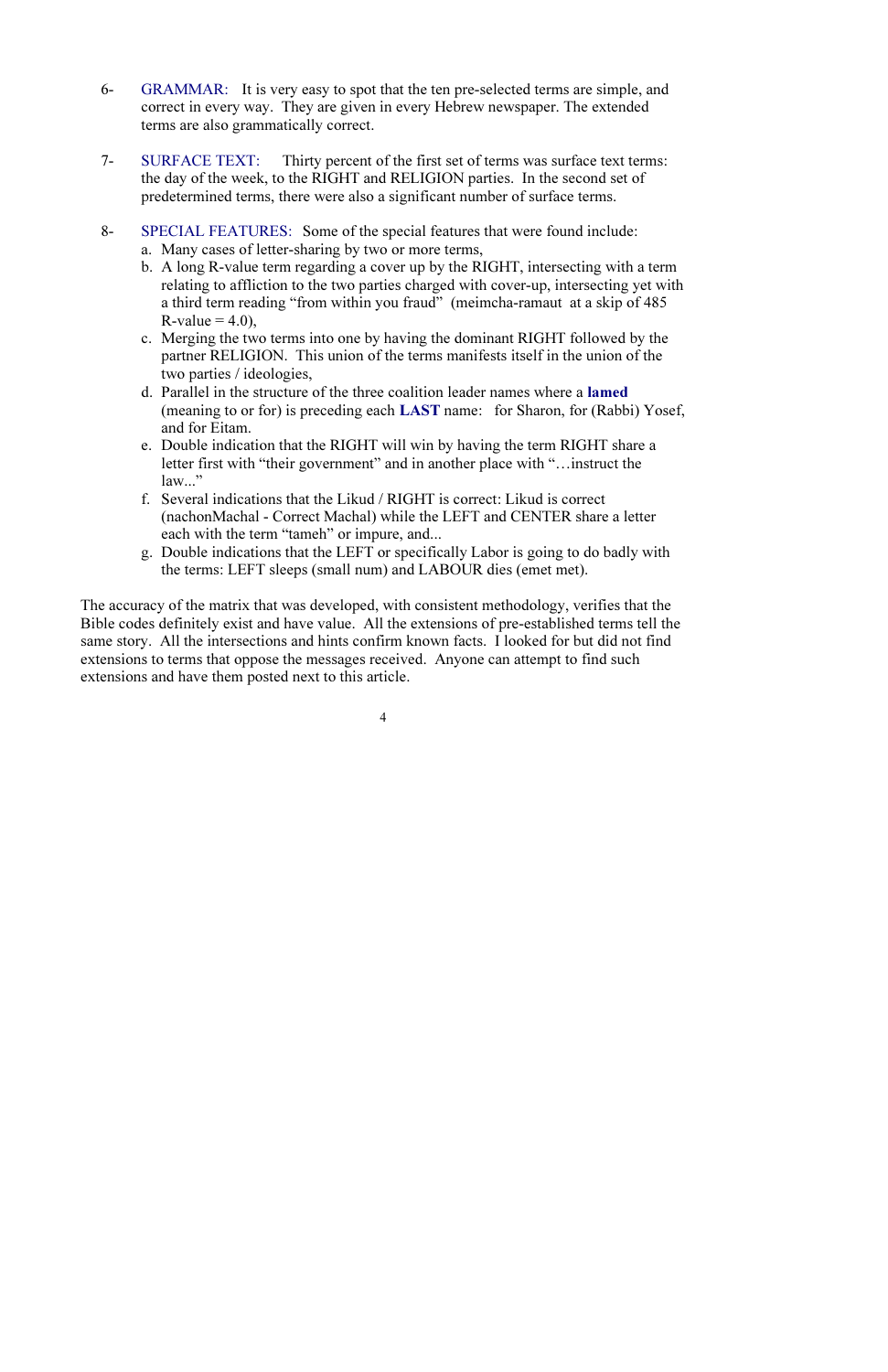Most important in my view, however, is that the signature of all true matrices is HIS signature "EMET" truth. He requires, as is stated in the Bible, two or three witness to carry out justice. Therefore, any human author conclusions based on one term - no matter what the statistical significance – are not necessarily the message the Almighty is giving us. For example, the main term (**המשלתם שי סה לו**) and their government …R-value = 9.3) suggests that the RIGHT-RELIGION will get 65 seats. This is strictly my opinion based on one clue\*. See below that the polls during the last week of campaigning agree with the code/term that was found at the beginning of the campaign. On the other hand, there are many messages in the matrix that taken together do tell a story.

## \* One clue….